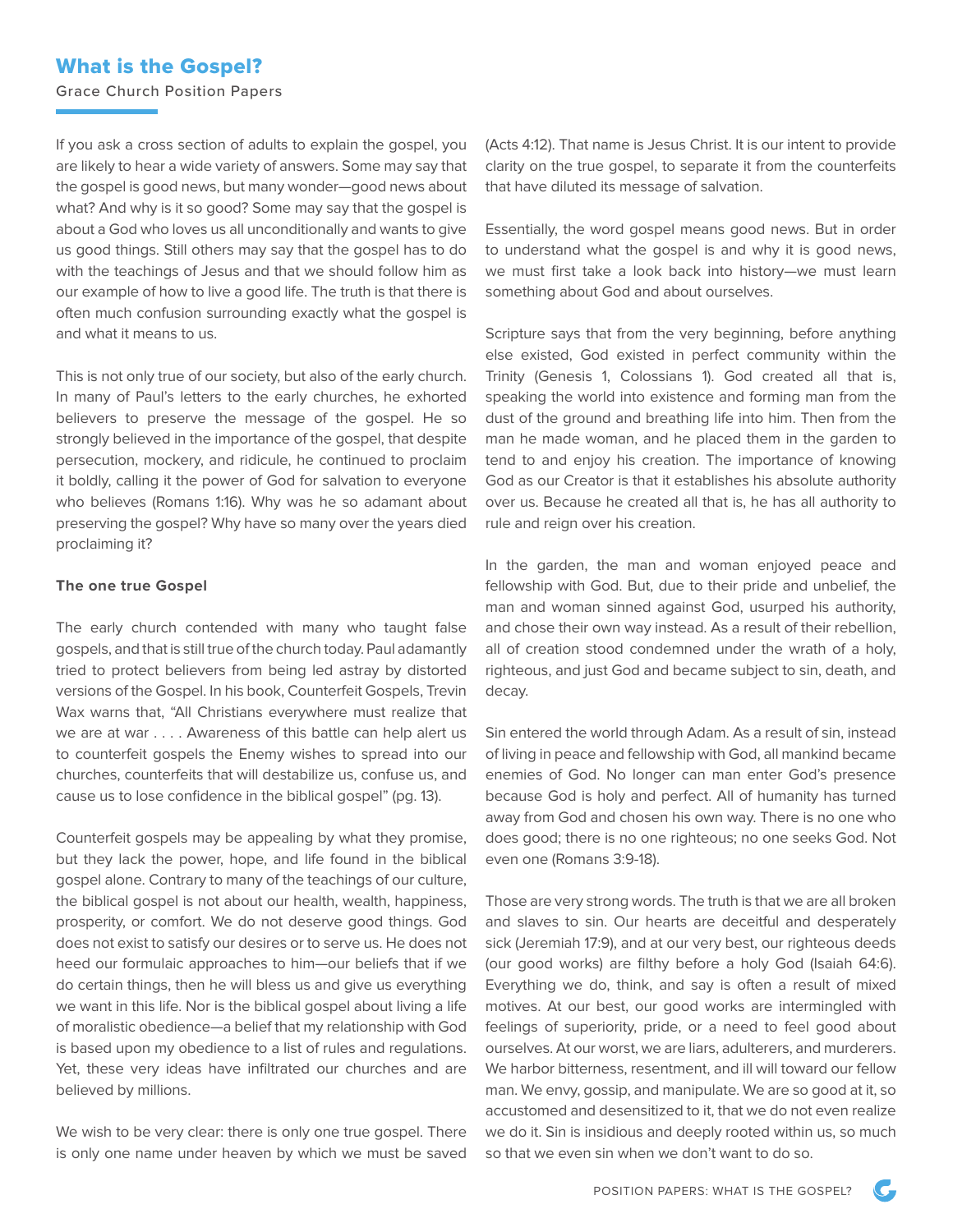The apostle Paul understood this very well:

"I do not understand my own actions. For I do not do what I want, but I do the very thing I hate. Now if I do what I do not want, I agree with the law, that it is good. So now it is no longer I who do it, but sin that dwells within me. For I know that nothing good dwells in me, that is, in my flesh. For I have the desire to do what is right, but not the ability to carry it out. For I do not do the good I want, but the evil I do not want is what I keep on doing. Now if I do what I do not want, it is no longer I who do it, but sin that dwells within me. So I find it to be a law that when I want to do right, evil lies close at hand. For I delight in the law of God, in my inner being, but I see in my members another law waging war against the law of my mind and making me captive to the law of sin that dwells in my members. Wretched man that I am! Who will deliver me from this body of death?" – Romans 7:15-24 (ESV)

Our sinful, wicked nature is probably one of the hardest concepts for mankind to grasp. In our arrogance, we want to believe in our basic goodness and self-worth. We want to believe that our relationship with God is based on our own merit, our own performance. We believe that we are somehow irresistible, that he needs us. The truth is that God is fully self-sustaining. He has no needs that are not met fully within himself.

Therefore, his desire to be in relationship with us is not based on his lack, but on his abundance. The fact that a holy and righteous God would desire to be in relationship with us is all about him. In fact, all of the Old Testament tells the story of a holy God pursuing his people. He is leading them, protecting them, and providing for them even though they were rebellious, idolatrous, and unbelieving.

Just as our own sinful nature is difficult to grasp, it is also difficult to grasp a God who would judge, who would condemn all of mankind for the sin of one man. Adam was our representative in the garden. He chose as we would have chosen. To think we would have made a different choice only highlights our arrogance. Our prideful, rebellious, autonomous hearts would lead us astray every time.

Furthermore, people do not want to believe in a God of judgment at all, but a God of unconditional love—who accepts and loves everyone for who they are, regardless of their failures. There is a misconception that God cannot be a God of love and at the same time be a God who is offended by sin and exacts justice. Yet God's love and wrath are not exclusive

of one another; they are in perfect harmony with one another. God is both infinitely holy and infinitely loving. God is so holy, he couldn't dismiss evil; but he is so loving, he couldn't just punish us for it.

The gap between sinful humanity and a holy God is far too wide for man to bridge on his own. Without someone or something to stand in the gap for us and restore our fellowship with God, all of humanity stands condemned under God's judgment and wrath. This is very bad news for all of mankind.

All of this leaves us in a place of tension. If we stand opposed to God, as his enemies, with no way to reconcile that relationship, then what is the answer? If we really are that bad, if we are slaves to sin and have no hope of being free of it on our own, then what hope do we have? In the words of Paul, "who will deliver us from this body of death?" (Romans 7:24)

Thanks be to God, the answer is Jesus Christ, for at just the right time, God sent his son, born of a woman, born under law to redeem those under the law that we might receive the full rights of sons (Galatians 4:3-7). Jesus was fully man, born of a woman, and fully God, conceived through the Holy Spirit. He lived as a man born under God's law, tempted in every way as we are, yet he was without sin (Hebrews 4:14-16). As such, he was a fitting sacrifice on our behalf, perfectly fulfilling God's law and purchasing our freedom once and for all.

The gospel, the good news, is this: though we were once alienated from God and considered his enemies because of our sin, God reconciled us to himself through Christ's death on the cross (Colossians 1:21-23). Christ suffered the weight of our sins; he bore the punishment we deserved. Because of Christ's death in our place, God forgave us all our sins, canceling the written code (the law) that condemned us, nailing it to the cross (Colossians 2:13-14).

Central to the gospel is Christ, who stands in the gap created by our sin, making a way for us to be at peace with God. In God's infinite wisdom and mercy, just as one man's trespass brought condemnation for all men, so also one man's act of righteousness was justification that brings life for all men. Through the disobedience of the one man (Adam) many were made sinners; through the obedience of the one man (Jesus), many will be made righteous (Romans 5:18-19).

The most important thing about the gospel is that Christ died for our sins in accordance with the Scriptures, that he was buried, and that he was raised on the third day in accordance with

 $\mathcal{C}$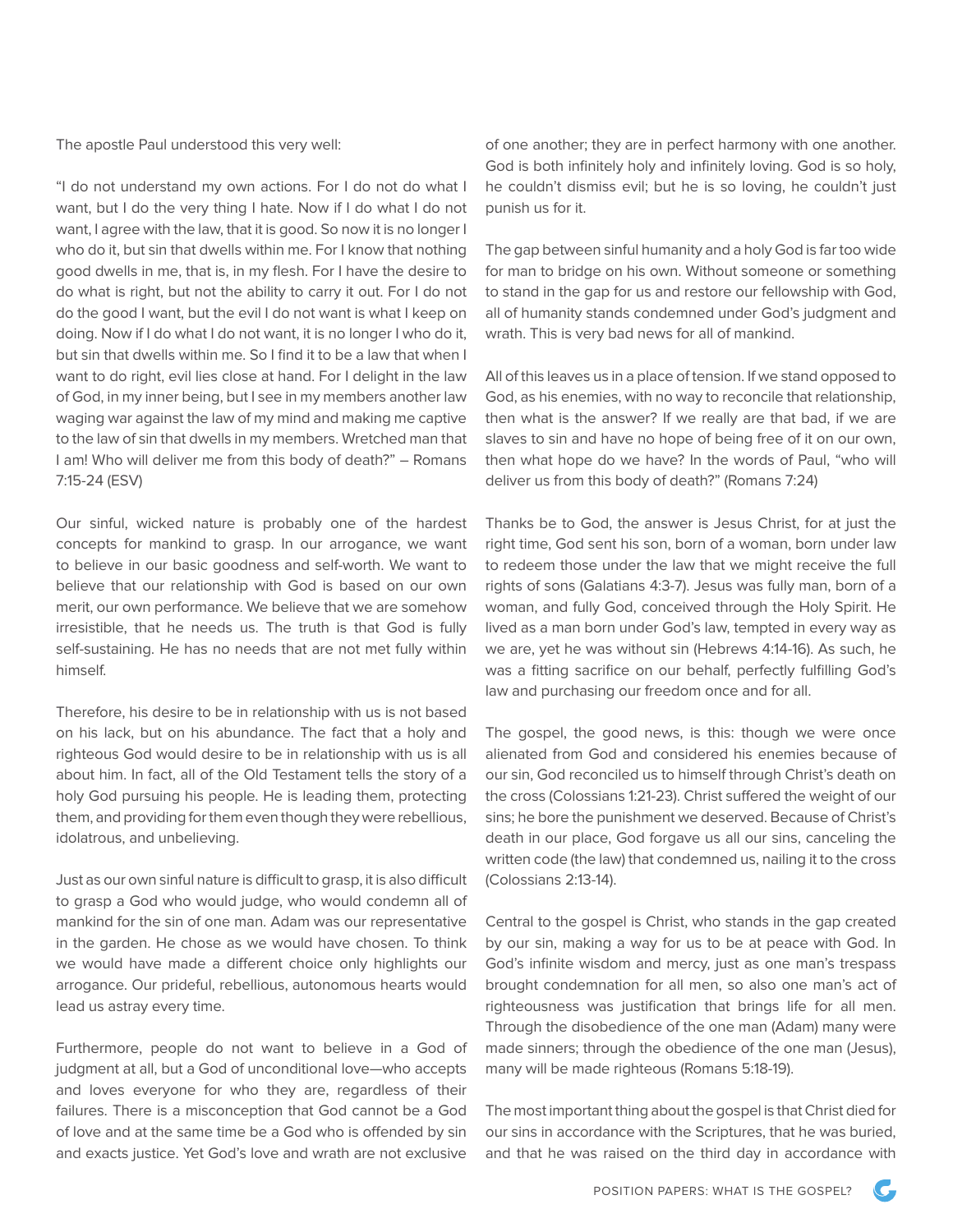the Scriptures (1 Corinthians 15:3-4). It is only through Christ's sacrificial death and miraculous resurrection that sinners have hope of redemption. This is the good news of the gospel.

Christ's death on the cross for sinners cannot be separated from his resurrection. These two things are inexorably linked. In Chapter 15 of his first letter to the church in Corinth, Paul went into great detail regarding those who were witnesses to Christ's physical body resurrected from the dead. After having been crucified, buried, and guarded by Roman guards for three days, the resurrected Jesus appeared to Peter, to his twelve disciples, and then to more than five hundred men, many of whom were still living at the time Paul wrote the letter. He also appeared to James, the apostles, and lastly to Paul himself (vs. 4-8). The significance of this is that Paul provided the reader with credible witnesses to an actual, historical resurrected Christ. These were real people who walked, talked, ate with, and touched a real, resurrected Jesus.

## **Why is Christ's resurrection so important? What does it mean for us today?**

Christ's resurrection is the point on which our faith hinges. The resurrection is important because "a dead savior cannot save." Paul declared that if Christ was not raised from the dead, then our faith is futile, we are still in our sins, and we are to be pitied more than all men (1 Corinthians 15:17-19). Christ's resurrection from the dead is our assurance that Jesus is who he said he was, and that God received Jesus as a satisfactory offering for our sins once and for all.

If forgiveness of sin were all he ever gave us, it would be far more than we deserve. But God, being rich in mercy, because his great love, even when we were dead in sin, made us alive together with Christ (Ephesians 2:4-5). The believer is so united with Christ that his death is actually considered our death. If we have been united with him in his death, we will also be united with him so that our body of sin might be done away with. Because we died, we are free from sin. And if we died with Christ, we will also live with him (Romans 6:3-8). Those who are in Christ are given new birth—they are a new creation. We have been given a new potential and a transcendent hope.

New life in Christ, the redemption of our bodies, is both a spiritual and a physical reality. Though our outer man, our physical body, is still wasting away, our inner man is being renewed day by day (2 Corinthians 4:16). Part of the gloriousness and hope of the Gospel is not only renewed spiritual life, but also that we will one day have actual physical bodies that are no longer subject

to sin, death, and decay. New life in Christ is both something we already have, and something we still wait to attain.

Furthermore, if forgiveness of sins and eternal life were not enough, Christ's life, death, and resurrection purchased for us the full rights of sons. As a result of Christ's sacrifice on our behalf, we are adopted into the family of God—made heirs to an inheritance that is imperishable, undefiled, and unfading (1 Peter 1:3-5) and given the Holy Spirit as a guarantee of our future inheritance (2 Corinthians 1:21-22).

All of this is ours on the basis of faith alone, not our good works. It is by God's grace alone that we are saved through our faith in Christ Jesus (Ephesians 2:8) "Jesus Christ never died for our good works. They were not worth dying for. But He gave Himself for our sins, according to the Scriptures."

## **Conversion: What does it mean to be "born again?"**

In Ephesians 2, Paul describes man's spiritual state as dead and calls all of us enemies of God. In 1 Corinthians 6, he says we are idolaters, revilers, and swindlers apart from God. These classifications are not merely representative of behaviors that can be altered but more accurately describe our position and condition before God. Such a hopeless state cries out for something radical, something outside of ourselves: a new birth.

The concept and terminology of "being born again" is deeply rooted in Scripture. As Jesus tells Nicodemus, "in order to see the Kingdom of God, you must be born again." (John 4:3) As we are all born physically, we must all be born again spiritually. Similar to our physical birth, our spiritual birth is out of our control. It is a supernatural work of God that cannot be forced, earned or manipulated.

To be "born again" (the doctrine of regeneration) means that we have been made new. Throughout the New Testament it is often described as a new life or a new birth. This new birth made available to us by Jesus' sacrifice and God's grace saves us from the wrath of God (Ephesians 2:3, John 3:36), makes us right with God (Ephesians 2:13, Hebrews 9:22) and grants us adoption into his family (Galatians 4:5). Without being born again, we remain in the helpless state Jesus described to Nicodemus. Without this new birth, we will never enter the Kingdom of God.

 $\mathbb{C}^-$